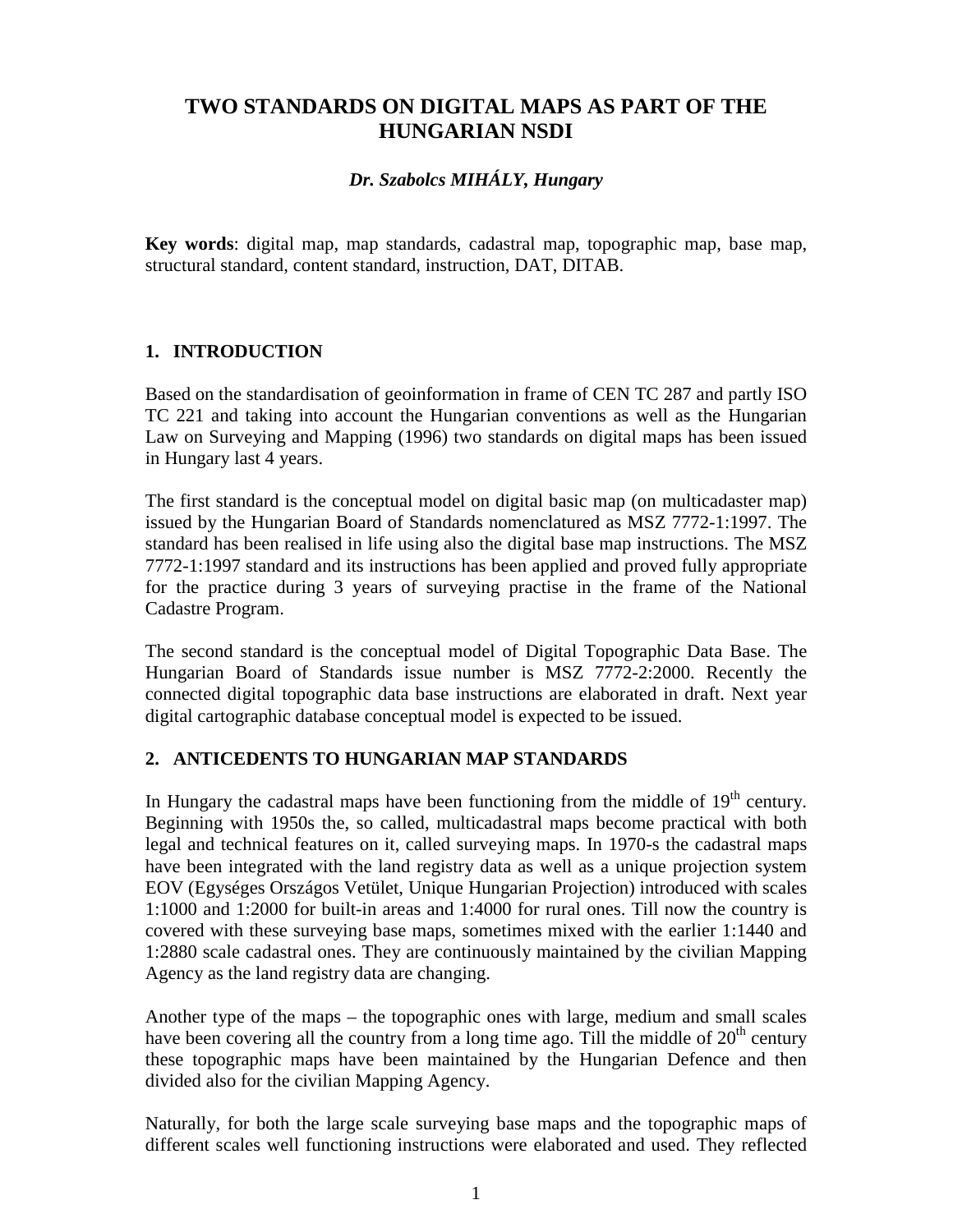the wishes and purposes of the data owner/provider and the technical possibilities and means of the age by data capture organisations. They have been agreed with the ministries of interest (as summit or centralised, rather than user-oriented) but these instructions did not get a national-wide effective standard level, as well as no law but ministry order level on surveying and mapping was in effect which would provide right accommodation of the instructions in the economic life of the country.

First time in surveying history of Hungary in 1996 the Law on Surveying and Mapping (LSM) has been legislated. This LSM prescribes to use the state base map for any GI database in Hungary as mandatory. The LSM divides the state obligation task of the geodetic control networks, of the state surveying base maps and the state topographic maps of 1:10 000 scale to the civilian Mapping Agency, and the state topographic maps of the scales smaller than 1:10 000 to the Hungarian Defence Forces.

Meanwhile, end of 1980s the era of computers and information society started. Digital base map became necessary for geographic information. The same time a world-wide GI standardisation has been began mainly from a structural point of view of the GI data bases, first in dominant mapping agencies of the world, second in the frame of international standard organisations (CEN, ISO, OGC). It becomes necessary to convert the analogue maps into digital ones. After some years of trying to do that in sporadic ways with different methods, commercial software and approaches the surveyors and GI professionals established in frame of Hungarian Board of Standards the Technical Committee 818 on GI-standardisation. A series of digital map standards have been started to develop. The first in the series was the digital base map (likely a digital version of the state surveying base map), and the second was the digital topographic map standard.

#### **3. REQUIREMENTS TO MAP DATABASE STANDARDISATION**

Requirements for these (and further) map standards have been formulated as

- a) to follow the national legislation and practice in their content;
- b) to use the international geoinformation structural standards (or prestandards)
- c) to provide continuity with the respective analogue maps of the earlier times;
- d) to provide communicative transparency between the map data bases of different resolutions (scales) by their projection system, database structure, content, portrayal;
- e) as a consequence coming from the above paragraph, to get the content of the map data base of lower resolution (smaller scale) such that generalising the adequate part of the content of higher resolution (larger scale) and including the result into the map data base of lower resolution (smaller scale);
- f) to solve the technical regulation of map data base at two levels:
	- level of national standard giving the conceptual level, less sensitive to technological changes, not containing any institutional and economical relations, and reflecting those elements and technical matters which are common for the user community, data owner/provider and data capture considerations,
	- level of instruction giving the physical model, containing the technical details, the institutional and possibly the economical relations, reflecting those elements and overall matters which are common for the data owner/provider and data capture considerations rather than those of the users as well as being able to be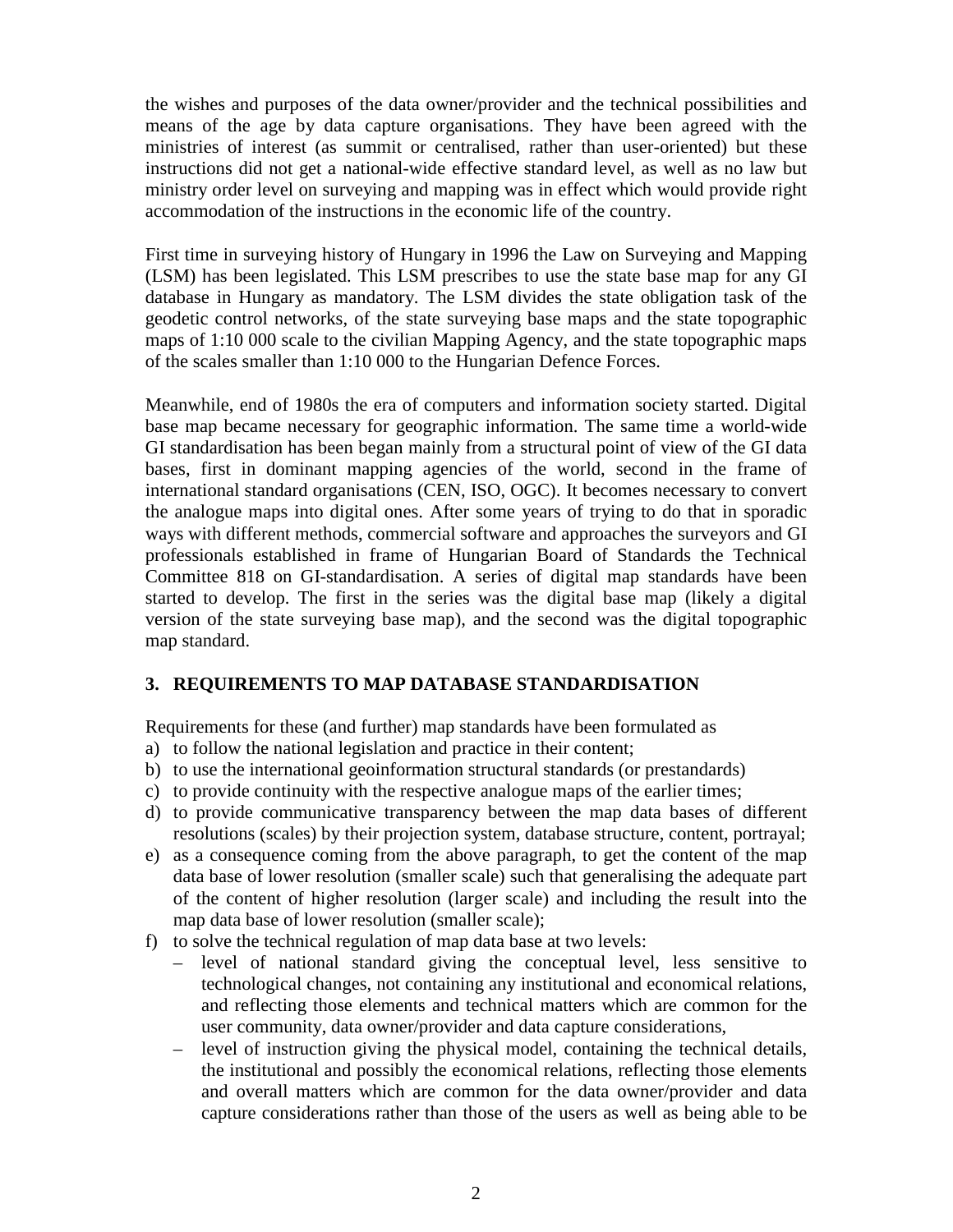subjected to changes and modifications which surely are needed as the time is going ahead;

- g) to have the map data base consisting of such primitive data elements which are suitable for compiling user required tailored products and for clearly defined counting the supplied data elements when financial accounts are to be invoiced;
- h) to have the GI standard based map data bases such that serving for geoinformation systems as prescribed by the Hungarian Law on Surveying and Mapping;
- i) to have the standards, the instructions, the data of the map data bases as well as the interoperability between the different organisations and between the different data sources such that forming the basic part of the Hungarian NSDI.

The international GI structural standard used too derive the Hungarian map data base content standards were those of CEN and ISO which got readiness to be used and which have been coincidancing to each other, namely: prestandards on spatial schema, quality, metadata and position.

#### **4. TWO HUNGARIAN STANDARDS ON MAP DATA BASES**

Based on selected international structural GI prestandards two Hungarian content standards on map databases have been defined as it follows in chapters 4.1.and 4.2.

#### **4.1. Standard on Digital Base Map**

In process of standardization from 1995-96 the Institute of Geodesy, Cartography and Remote Sensing (FÖMI) developed the standard on digital base map. By its content it is built such that providing a well-harmonized continuity with respect to the earlier large scale map prescription. During development of the DAT-standard all the user-types, data capture organizations and the institutions of data owner Land and Mapping Agency organization network represented themselves in 10 nation-wide meetings, altogether 450 persons. These meetings have been managed by FÖMI with help of the National Commitee on Technological Developments (OMFB) and the GI-standardization committee TC-818 of the Hungarian Body of Standards (MSzT) as well as supported by Lands and Mapping Department (LMD) of the Ministry of Agriculture (MoA). The MoA/LMD (as national mapping agency headquarters for Hungarian Lands and Mapping activity) accepted the standard preparation results and the MSzT issued the first volume of map data base standard series at the beginning of 1997:

MSZ 7772-1:1997 Digital Maps: Part one: Digital Base Map Conceptual Model This standard is referred to in Hungarian as "DAT-Standard" by its Nick-name.

The DAT-Standard gives prescription of the following main groups of information:

- − Cadastral and Real estate data,
- − Natural and Man-made features.

Prescriptions are formulated as adequate to resolution available in scale band 1:1000−1:4000. The data handling unit is the settlement.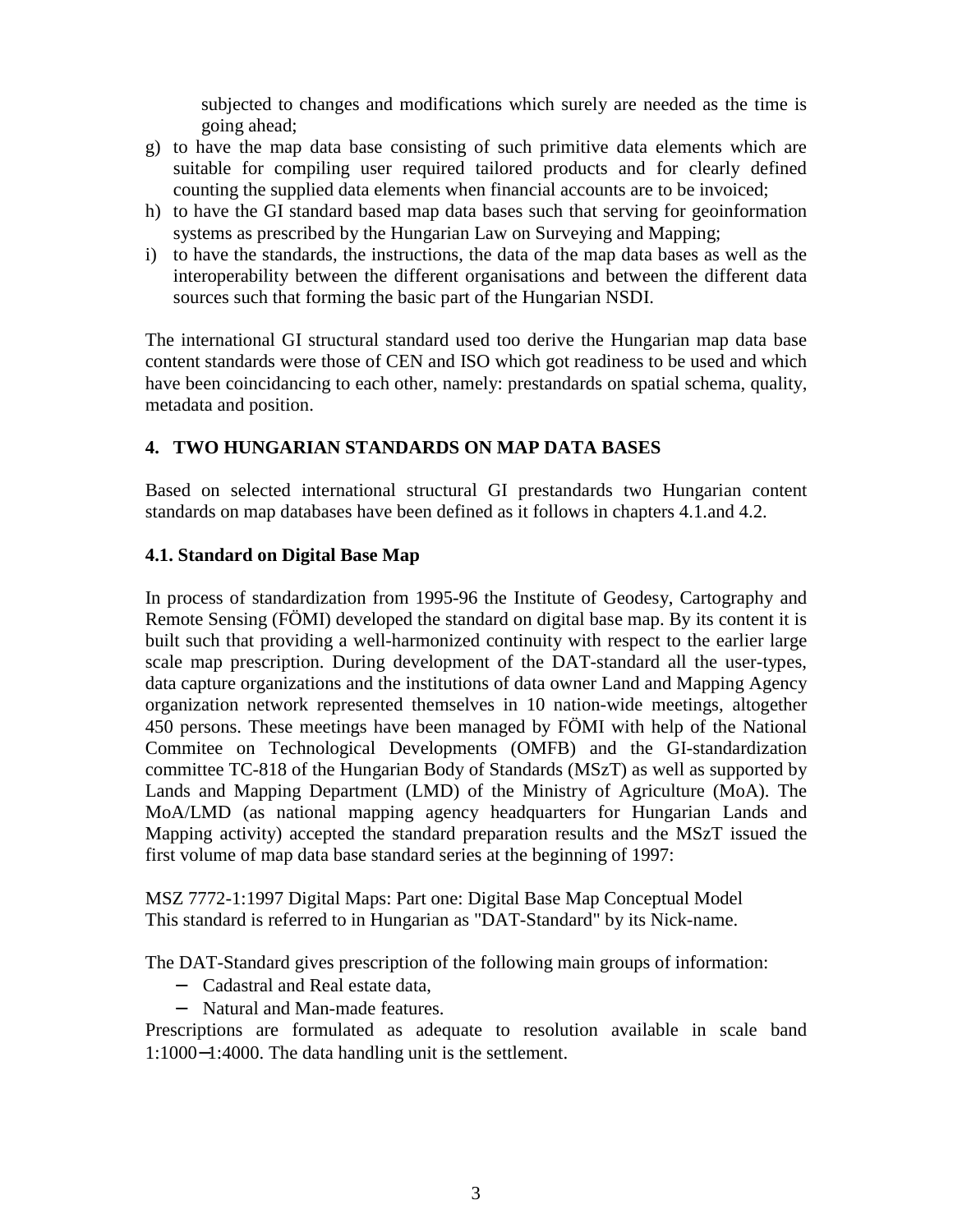## **4.2. Standard on digital topographic data base**

Later, in 1999-70 the FÖMI and Topographic Office of the Hungarian Defence Forces (MH TÉHI) prepared the standard on digital topographic data base fulfilling the requirements as given in chapter 3. During development all the data owners represented themselves in 3 nation-wide panel discussions, altogether 180 persons. As a result the second volume of map data base standard has been elaborated, discussed, accepted and issued by the GI-standardisation committee TC-818 of the Hungarian Body of Standards:

MSZ 7772-2:2000 Digital Maps: Part two: Definition of Digital Topographic Data Base.

This standard is referred to in Hungarian as "DITAB-Standard" by its Nick-name.

The DITAB Standard gives prescription of the 1:10 000 scale/resolution classical topographic, providing data base for later cartographic portrayal (the cartographic portrayal will be later standardised as "Digital Cartographic Data Base", DIKAB for different smaller scales). The data handling unit is the 1:10 000 scale map sheet.

#### **4.3. Description of the conceptual model of the standards**

The following chapters of DAT- and DITAB-Standards are describing conceptual model:

- Terminology
- Data model of the digital base map
- Position (spatial referening): Map projection system (Hungarian EOV), Reference system (Hungarian Datum, HD-72), Height system (Baltic see level, ortometric).
- Classification of objects and thematical structure
- Spatial schema: Geometrical primitives, Topological primitives, Spatial view
- Attributes
- Relations: between nodes, between edges, faces and rings
- Data quality: Source, Extent of application of data, Quality of geometric data, Quality of attribute data, Actuality, Completeness, Consistency of data, Technology for data collection, Data protection, Verification.

In case of DAT-Standard the following annexes are given:

- Tables of objects of the digital base map
- Tables of attributes of the digital base map
- Metadata describing the digital base map

In case of DITAB-Standard the following annexes are given:

- Tables of objects of the digital topographic data base
- Tables of attributes of the digital topographic data base
- Transformation from the Hungarian reference and projection system to the EUREF'89
- Sheet nomenclature of the Unified Hungarian Mapping System EOTR
- Metadata describing the digital topographic data base.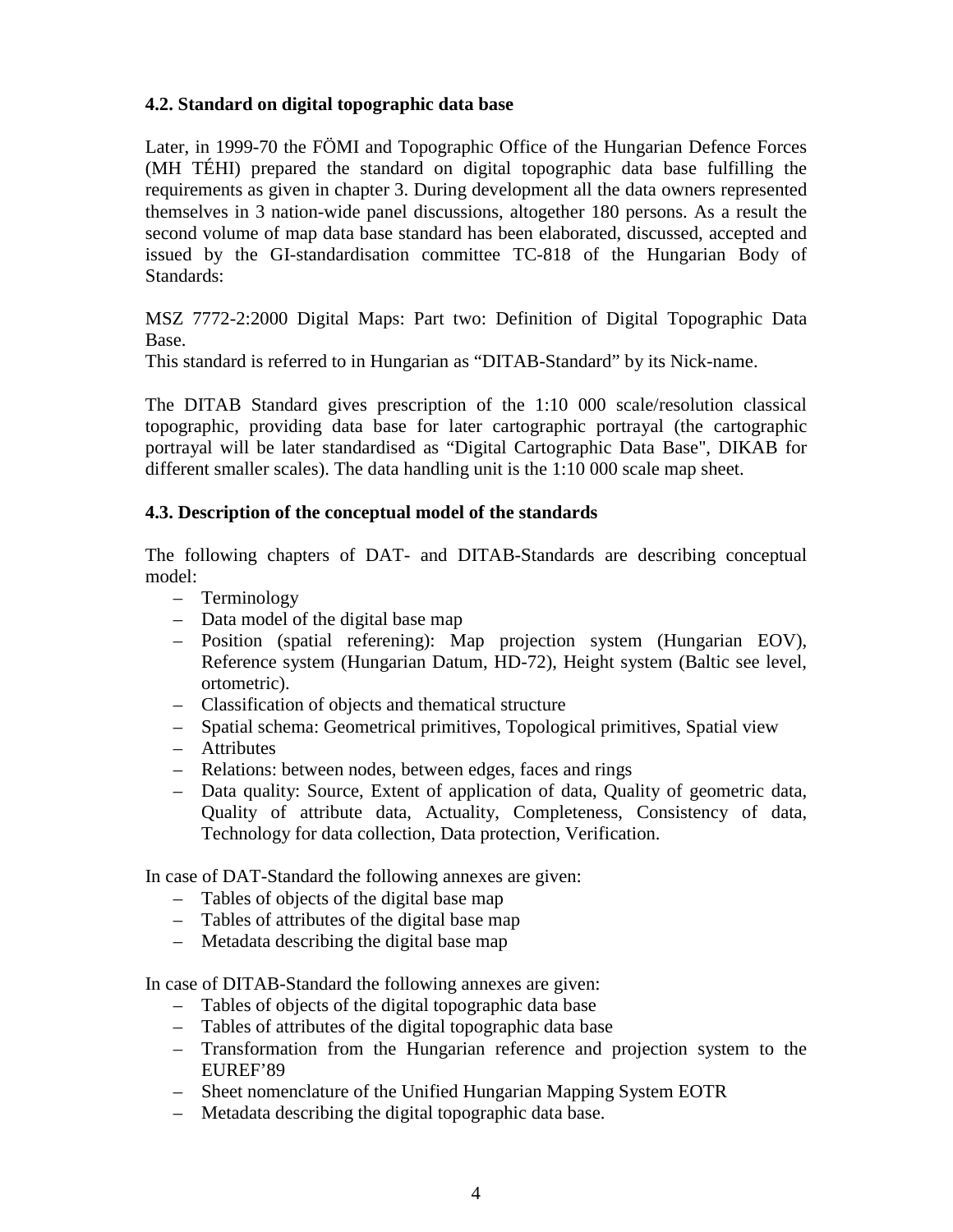## **4.4. Structure and Object Classification of Map Database Standards**

The digital maps are represented in object-oriented relational database. The specific objects are described by their attributes, relations and data quality parameters.

At conceptual model level the specific objects are represented by their generic objects. Those objects for which the attributes are common are grouped into one object group. The object groups having common attributes at higher level are grouped into one object classes.

Three object types are distinguished by its geometry: point, line, surface objects. The objects are managed by full-topology requirement. The topology elements distinguished are: node, edge and face. The nodes are divided into more specific types.

By geometry, the digital base map databases are 2-dimensional with planimetric coordinates. The hights are or can be given as attributes.

The attributes, relations and quality parameters are defined in the standard as generic. Their values are given in supplementary instructions.

The "Thematic Structure", the "Object Classification" and the "Example Attribute Table" are annexed, for the DAT-Standard and for the DITAB-Standard. In the DITAB-Standard the objects and attributes are harmonised with the DAT-Standard as well as with the DIGEST standard for NATO-compatible actions of the Hungarian Defence Forces.

#### **4.5. Physical Model to the Standards**

#### 4.5.1. Physical model of the digital base map

Based on the DAT-Standard a series of instructions has been elaborated for physical model of Digital Base Map which are detailed prescriptions of how to develop the map itself. During the elaboration by FÖMI, the instructions have been critically discussed by representatives of land offices, MoA/LMD and data capture organizations.

Finally, end of 1996 the following DAT-Instructions have been issued by MoA/LMD:

**DAT1. Instruction on** "Planning, producing, renewing, documenting, checking, quality-checking, certifying and state acceptance of Digital Base Maps". Budapest, 1996.

**DAT1-M2. Supplement Instruction** on "Structure, data tables, exchange format and handling rules of Digital Base Maps". Budapest, 1996.

**DAT1-M2. Supplement Instruction** on "Legends for printing the Digital Base Maps".

**DAT1-M3.** Supplement Instruction on "Checking and certifying the inner consistencey of data of Digital Base Maps". Budapest, 1996.

**DAT2. Instruction** on "Digitizing the multipurpose analog cadastral maps and its quality checking." Budapest, 1996.

**DAT2-M1. Supplement Instruction** on "Transformation between different projection systems used in Hungary, with special emphasis on transformation to the regular projection system EOV." Budapest, 1996.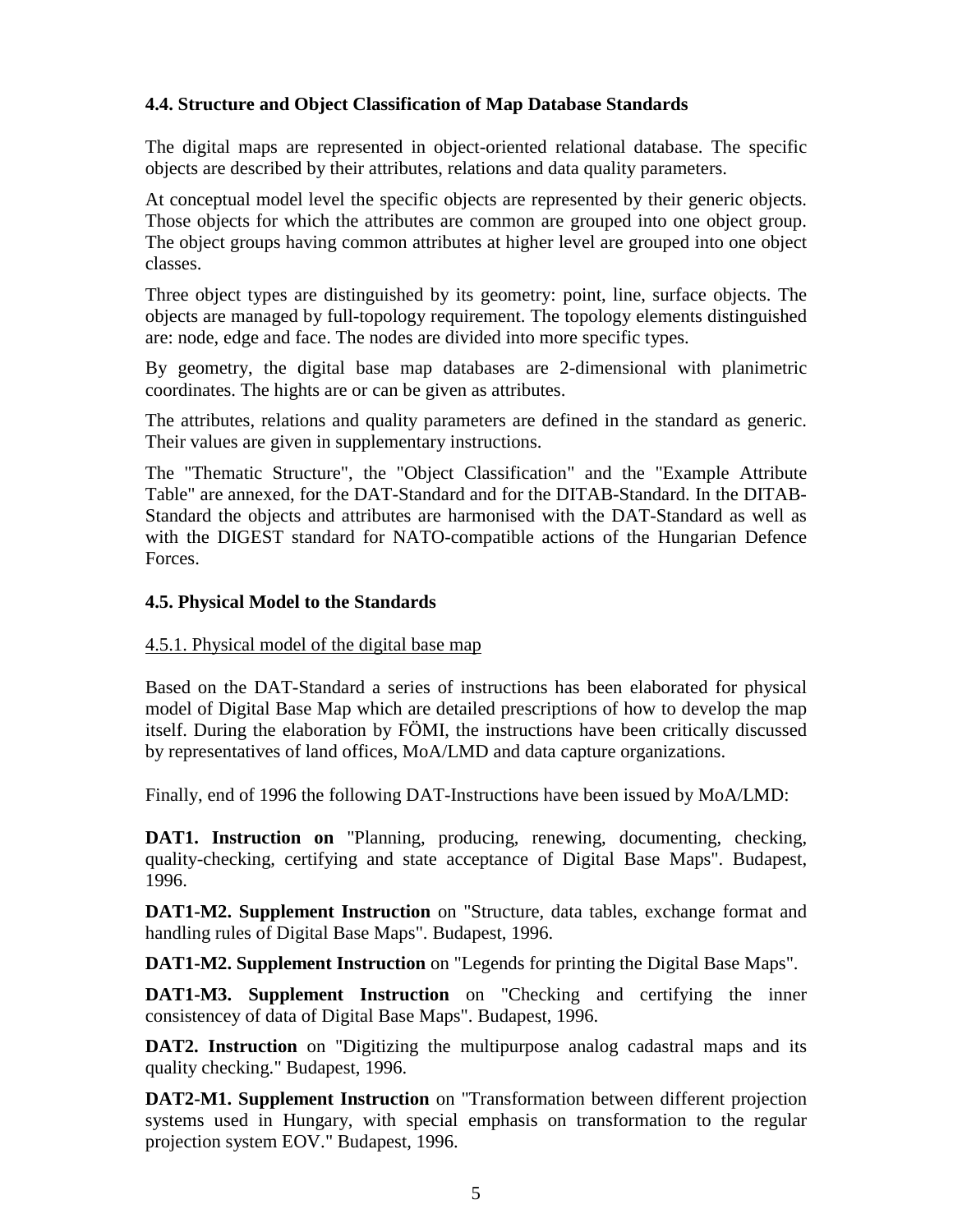## 4.5.2. Physical model of the digital topographic data base

Based on the DITAB-Standard a series of draft instructions has been elaborated for physical model of Digital Topographic Data Base which are detailed descriptions of how to develop the data base itself. The instructions have been elaborated by the civilian FÖMI and the MH TÉHI of the Defence Forces. The instructions are:

- Instruction on structure, data tables, exchange format and handling rules of the DITAB
- Instruction on surveying procedure, data capture, quality check, acceptance of DITAB
- Examination of conformity and inner consistency of DITAB.
- Legends and their description for simplified printing the content of DITAB (Remark: it serves not for a cartographical print!).

## **5. EXPERIENCES**

## **5.1. Experiences of Using the DAT-Standard and -Instructions**

During 1997-2000 the DAT-Standard and -instructions have been experienced in the National Cadastre Program of Hungary.

- DAT-based data collection software used:
	- Microstation-based (TAKAROS system of Land Offices),
	- Autocad-based and others
- DAT-harmonised land office data handling software (nation-wide unique TAKAROS)
- Survey of 31 settlements in the frame of National Cadastre Program:
	- basicly cadastral data (state data),
	- new survey and digital conversion,
	- included are villages, towns, cities
- Excellent performance, with some modifications
- No needs to modify the MSZ 7772-1:1997 standard
- The DAT-Instructions however are under modification at some detailed level (no general and structural changes are needed)
- Practical data handling software types are to be elaborated yet.

## **5.2. Experiences of Using the DITAB-Standard and –Instructions**

The DITAB-Standard has been issued just at the end of 2000 as well as the DITAB-Instructions have only been prepared in draft version. Finalisation and issue of DITAB-Instructions are expected in 2001 by the Ministries concerned.

As a consequence, no experiences have been obtained with the DITAB. This year a pilot is planned to be surveyed and handled in the digital topographic data base.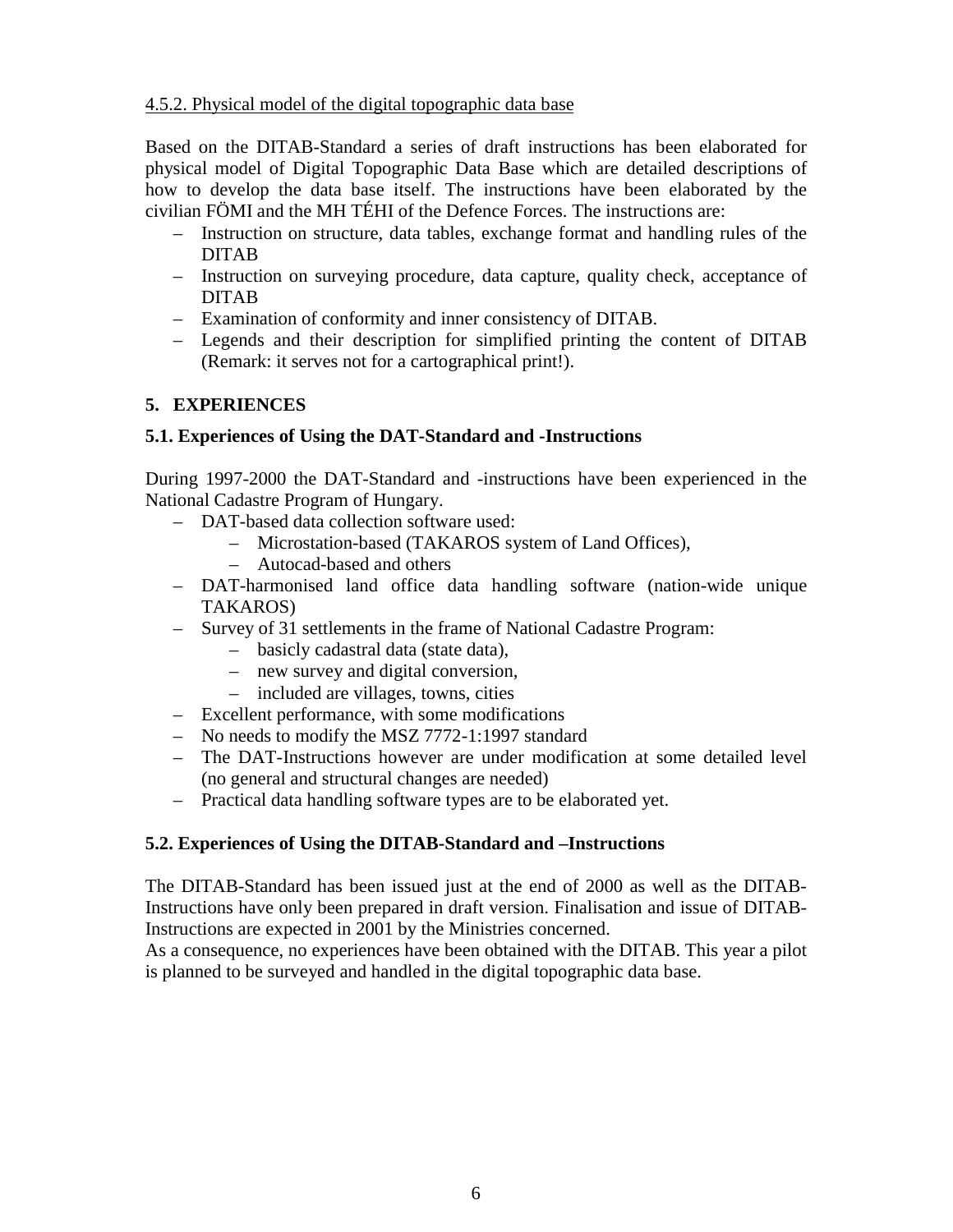## **THEMATIC STRUCTURE DIGITAL BASE MAP STANDARD MSZ 7772-1:1997**

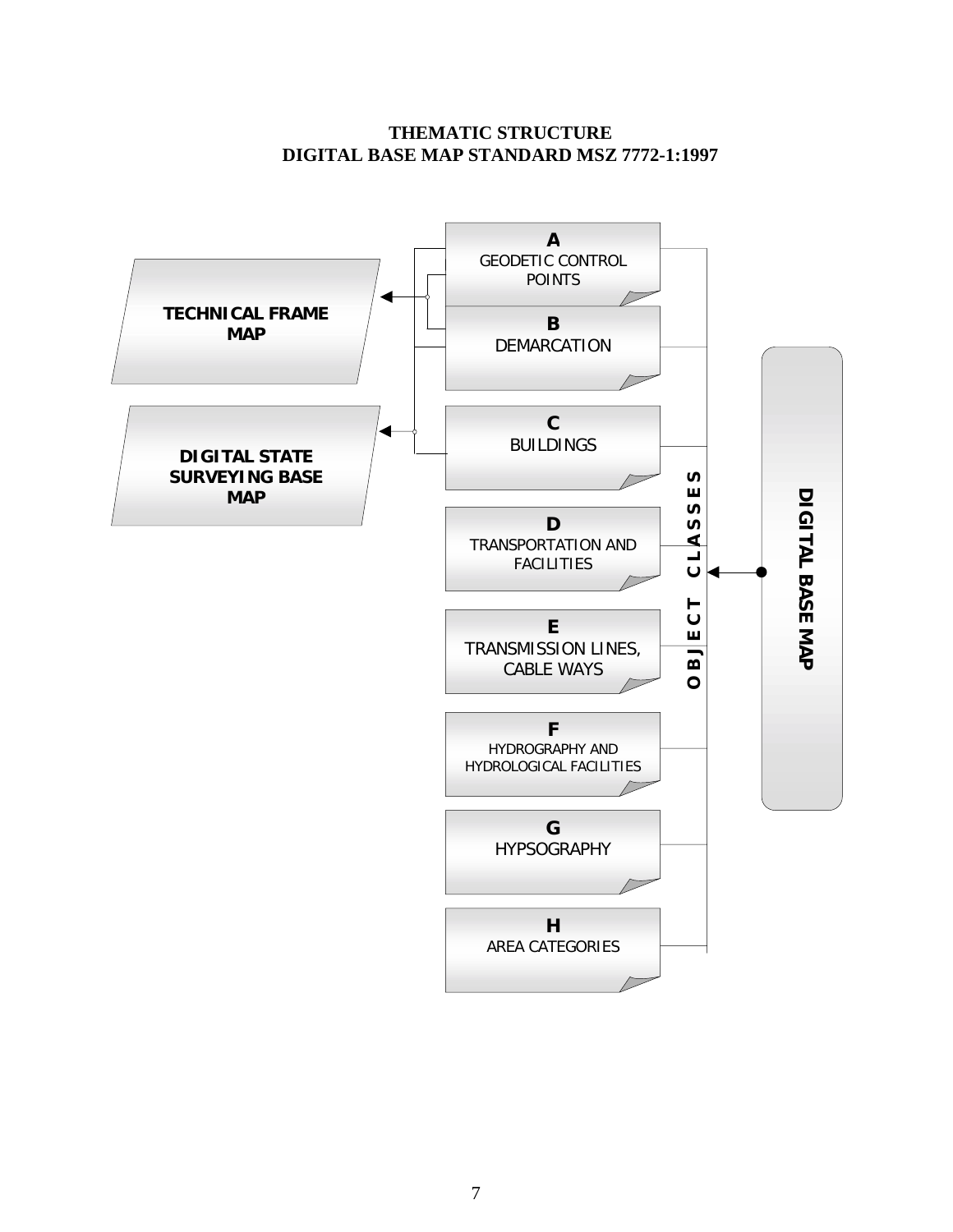#### **OBJECT CLASSIFICATION DIGITAL BASE MAP STANDARD (MSZ 7772-1:1997)**

- A GEODETIC CONTROL POINTS
	- AA HORIZONTAL AND 3D GEODETIC CONTROL POINTS
	- AB VERTICAL GEODETIC CONTROL POINTS
	- AC SURVEY POINTS
- B DEMARCATION
	- BA ADMINISTRATIVE UNIT BOUNDARIES
	- BB ADMINISTRATIVE SUB-UNIT LIMITS
	- BC PARCELS I. (PUBLIC DOMAIN)
	- BD PARCELS II. (NON-PUBLIC DOMAIN)
	- BE SUBPARCELS AND BRANCHES OF CULTIVATION
	- BF QUALITY CLASSES OF ARABLE LAND
- C BUILDINGS
	- CA BUILDINGS
	- CB ACCESSORIES OF BUILDINGS
	- CC FENCES, SUSTAINING WALLS
	- CD GROUND OBJECTS, SPECIAL BUILDINGS
	- CE STATUES, MONUMENTS, MEMORIAL PLACES
- D TRANSPORTATION AND FACILITIES
	- DA IDENTIFICATION POINTS OF TRANSPORTATION FACILITIES
	- DB ROADS AND FACILITIES OF BUILT-IN AREAS
	- DC ROADS AND FACILITIES OF RURAL AREAS
	- DD RAILWAYS AND FIXED TRACK WAYS
	- DE FACILITIES OF AIR TRAFFIC
	- DF CONSTRUCTION WORKS (I.)
	- DG CONSTRUCTION WORKS (II.)
- E TRANSMISSION LINES, CABLEWAYS
	- EA AXIS OF CONDUITS, CABLEWAYS
	- EB CONSTRUCTION WORKS OF CONDUITS, CABLEWAYS
- F HYDROGRAPHY AND HYDROLOGICAL FACILITIES
	- FA FLOWING AND STILL WATERS
	- FB WATER PUBLIC UTILITIES
	- FC HYDROLOGICAL ENGINEERING STRUCTURES
- G HYPSOGRAPHY
	- GA CONTOUR LINES
	- GB RELIEF CONFIGURATIONS
	- GC DIGITAL TERRAIN MODEL
- H AREA CATEGORIES
	- HA AREAS OF DATA CAPTURE ACTIONS
	- HB BASE MAP HANDLING UNITS
	- HC SPECIAL AREAS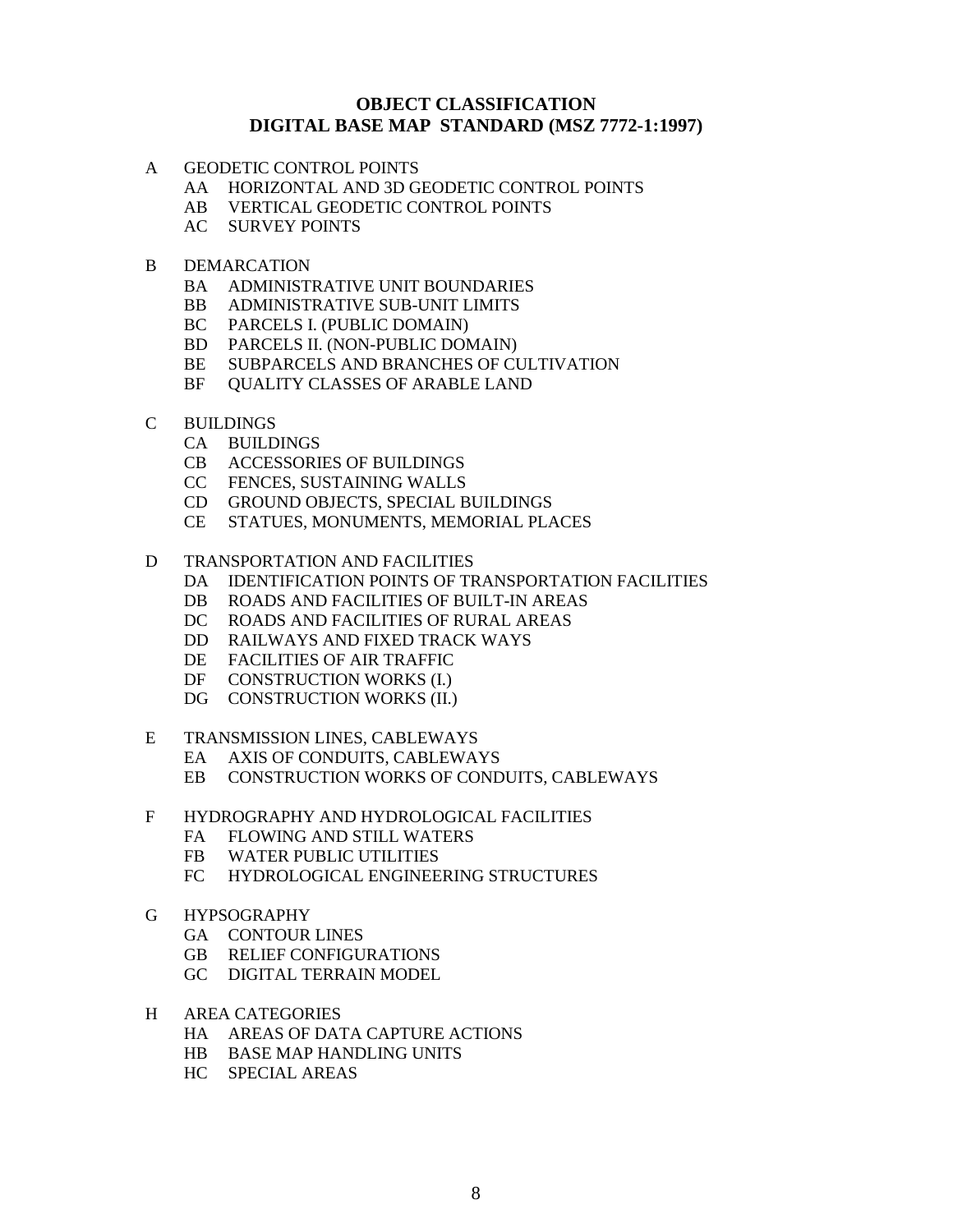## **EXAMPLE ATTRIBUTE TABLE DIGITAL BASE MAP STANDARD MSZ 7772-1:1997**

## **Code of attribute table: ATTRBC ATTRIUBUTE TYPES OF PARCELS (PUBLIC AREAS)**

## *Identifier Name of the attribute type*

- 1 Object indentifier number
- 2 Code of object type
- 3 Geometry description identifier of the object
- 4 Parcel number
- 5 Postal address
- 6 Name of enframing settlement
- 7 Code of enframing administrative subunits
- 8 Code of area type
- 9 Volume of registered land  $(m^2)$
- 10 Land valuation value
- 11 Market value of the parcel when acquiring
- 12 Economical sector code
- 13 Legal type code
- 14 Easement descripter
- 15 Legal status descripter
- 16 Data relating to the legal title of acquiring
- 17 Data relating to charges, mortgage
- 18 Line of cultivation (also area out of cultivation)
- 19 Name and address of the owner organization
- 20 Property share of the owner organization
- 21 Name and address of trustee or land user
- 22 Legal status of demarcation procedure (preliminary, final)

Data relating to changes producing the parcel:

- 23  $\blacksquare$  Date
- 24 Registry number of the decision
- 25 **Form of change (e.g. union, sharing, easement)**
- 26 Storage address of sketch of updating
- 27 Date of abolition
- 28 Code of vizualization legend
- 29 Identifier of the related unit of data capture action
- 30 Centroid of the parcel  $(x, y | H)$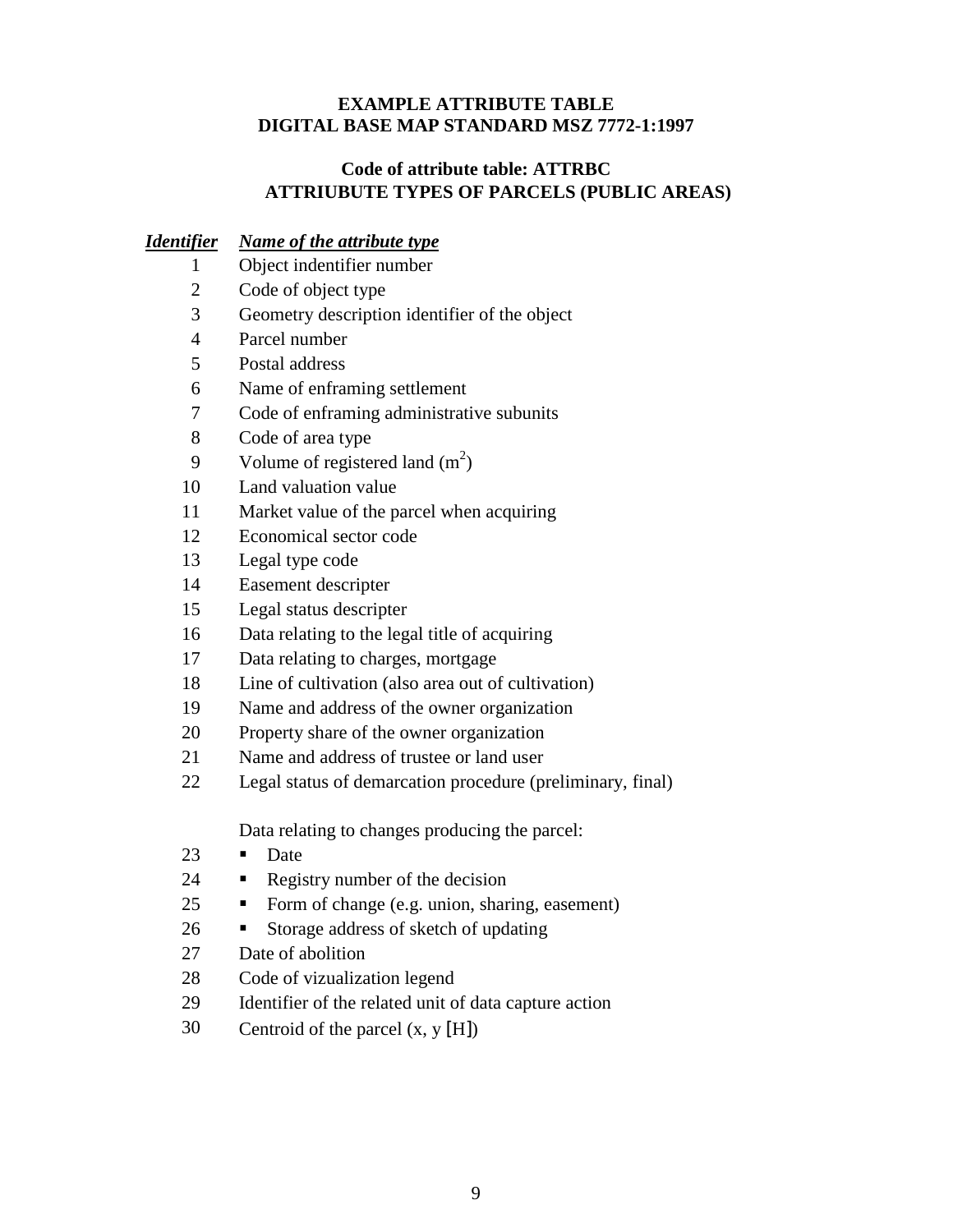## **THEMATIC STRUCTURE DIGITAL TOPOGRAPHIC DATA BASE STANDARD MSZ 7772-2:2000**

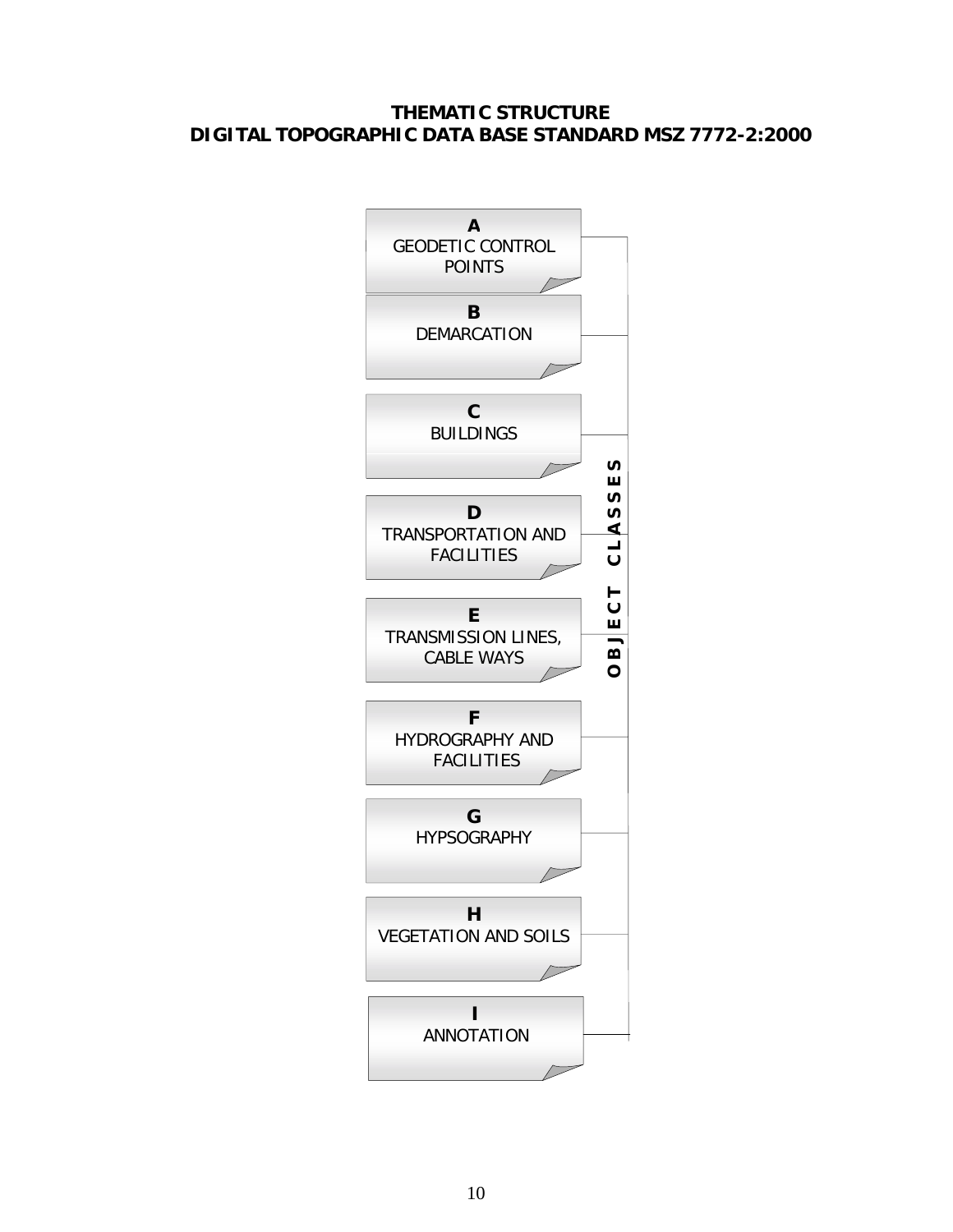#### **OBJECT CLASSIFICATION DIGITAL TOPOGRAPHIC DATABASE STANDARD MSZ 7772-2:2000**

- A GEODETIC CONTROL POINTS  $(ZB)^1$ 
	- $AA$  MONUMENTED SUTES  $(ZB)^1$
	- $AB$  NON-MONUMENTED POINTS  $(ZB)^1$
- $B$  DEMARCATION  $(F.A)^1$ 
	- BA ADMINISTRATIVE BOUNDARIES (FA)<sup>1</sup>
	- BB ADMINISTRATIVE SUB-UNITS AND AREA CATEGORIES (FA, AL)<sup>1</sup>
	- $BC$  FENCES  $(AL)^1$
	- BD LIMITS OF DATA CAPTURE ACTIONS
- C BUILDINGS  $(A,B)^1$ 
	- $CA$  BUILDINGS  $(AL)^1$
	- CB CONSTRUCTION TYPES OF BUILDINGS (AC, AD, AF, AJ)<sup>1</sup>
	- $CC$  STORAGES  $(AM)^1$
	- CD RECREATIONAL BUILDINGS AND CEMETARY (AK, AL)<sup>1</sup>
	- CE STATUES, MONUMENTS, MEMORIAL PLACES (AL)<sup>1</sup>
	- $CF$  MISCELLANEOUS OBJECTS  $(A,B)^1$
- D TRANSPORTATION AND FACILITIES  $(A, G)^1$ 
	- DA IDENTIFICATION POINTS OF TRANSPORTATION FACILITIES (AP)<sup>1</sup>
	- DB ROADS AND ASSOCIATED FACILITIES  $(AN, AP)^1$
	- DC RAIL ROADS AND CABLE WAYS (AN, AT, AQ)<sup>1</sup>
	- DD AIR TRAFFIC CONSTRUCTIONS (GB)<sup>1</sup>
	- DE WATER TRANSPORTATION  $(B)^1$
	- DF CONSTRUCTION WORKS  $(I<sub>1</sub>) (AO, AP)<sup>1</sup>$
	- DG CONSTRUCTION WORKS (II.)  $(AQ, AN)^1$
- E TRANSMISSION LINES AND CABLEWAYS  $(A)^1$ 
	- EA AXIS OF TRANSMISSION LINES AND CABLE WAYS  $(AQ, AT)^1$
	- EB CONSTRUCTION WORKS OF TRANSMISSION LINES AND CABLE WAYS (AA, AD, AQ,  $AT<sup>1</sup>$
- F HYDROGRAPHY AND FACILITIES  $(B, A, D)^1$ 
	- FA INLAND WATERS (BH)<sup>1</sup>
	- FB WATER PUBLIC UTILITIES  $(B, n.a.)<sup>1</sup>$
	- FC HYDROLOGICAL ENGINEERING STRUCTURES  $(B, A, D)^{1}$
- G HYPSOGRAPHY  $(D, C, B)^1$ 
	- GA CONTOUR LINES  $(CA)^1$
	- GB RELIEF CONFIGURATIONS (DB)<sup>1</sup>
- H VEGETATION AND SOILS  $(E, D)^1$ HA VEGETATION  $(E)^1$ HB SOILS  $(DA, n.a.)<sup>1</sup>$
- I ANNOTATION  $(ZA)^1$ IA GEOGRAPHICAL NAMES (ZA)<sup>1</sup> IB OTHER ANNOTATION  $(ZA)^1$

 $1 =$  DIGEST categories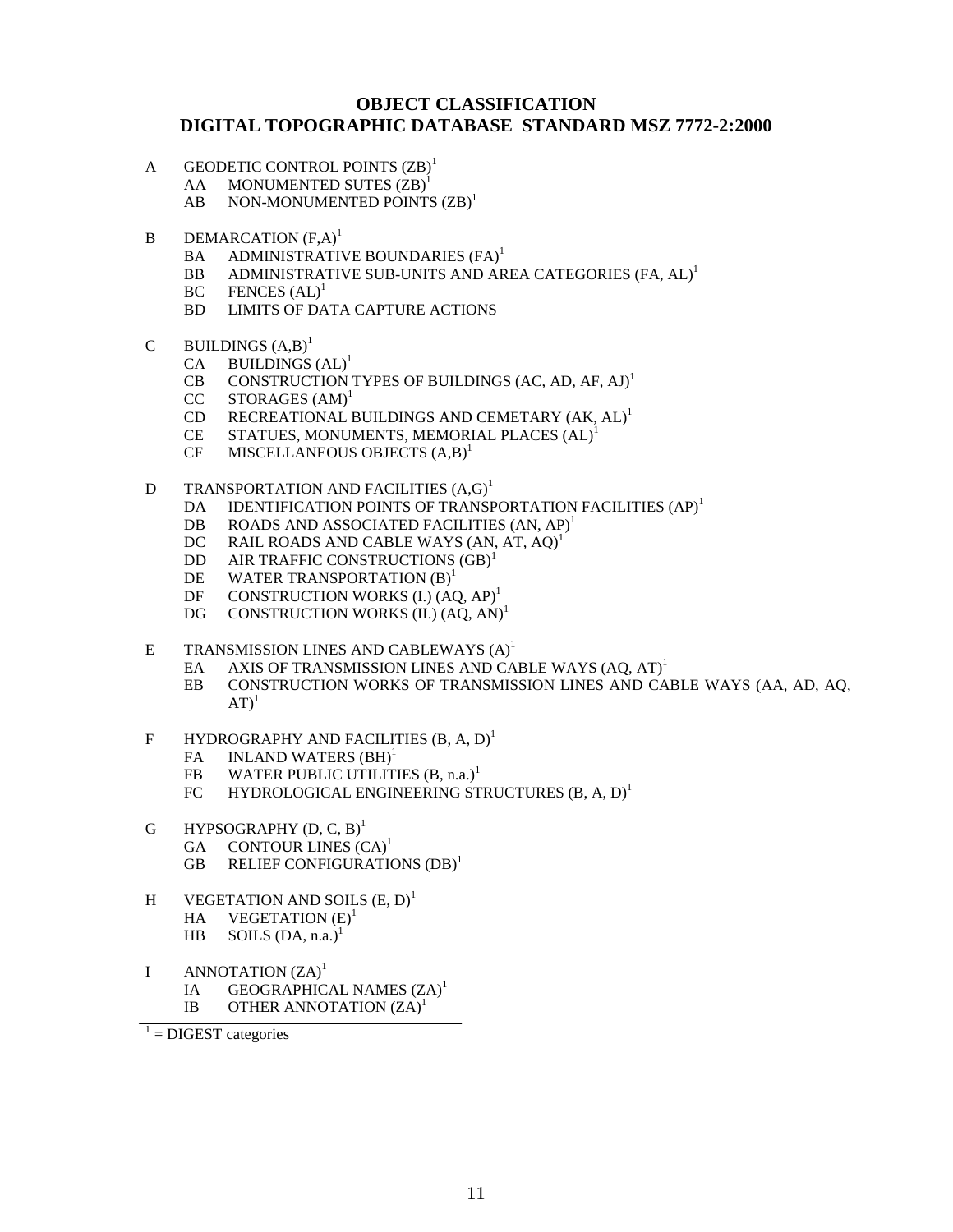### **EXAMPLE ATTRIBUTE TABLE DIGITAL TOPOGRAPHIC DATABASE STANDARD, MSZ 7772-2:2000**

## **Code of attribute table: ATTRDB ATTRIBUTE TYPES OF ROADS AND ASSOCIATED FACILITIES**

| <b>Identifier</b> | Name of the attribute type                                                                                                                         |
|-------------------|----------------------------------------------------------------------------------------------------------------------------------------------------|
| 1                 | Object indentifier number                                                                                                                          |
| 2                 | Code of object type                                                                                                                                |
| 3                 | Geometry description identifier of the object                                                                                                      |
| 4                 | Typical material of the road or facility (DIGEST: MCC)                                                                                             |
| 5                 | Operation attribute (DIGEST: EXS)                                                                                                                  |
| 6                 | Location of the object (DIGEST: LOC)                                                                                                               |
| 7                 | Number of lanes (DIGEST: LTN)                                                                                                                      |
| 8                 | Use of the object (DIGEST: USE)                                                                                                                    |
| 9                 | Minimal width of the road segment (DIGEST: WD1)                                                                                                    |
| 10                | Full width of the road segment (DIGEST: WD2)                                                                                                       |
| 11                | The lowest obstacle in the road segment (DIGEST: HCA)                                                                                              |
| 12                | Passableness of the road segment (DIGEST: WTC)                                                                                                     |
| 13                | Peculiarities and/or performance data of the road segment, three as maximum<br>(e.g. weight-bearing capacity, permeability, accomodation)          |
| 1 <sub>A</sub>    | $\begin{array}{ccccccccccccccccccccccccccccccccccccc} \cap & 1 & \cap & \cdot & \cdot & 1 & \cdot & \cdot & 1 & \cdot & 1 & \cdot & 1 \end{array}$ |

# 14 Code of visualisation legend

## **CONTACT**

Dr. Szabolcs Mihály Institute of Geodesy, Cartography and Remote Sensing, Hungary Bosnyák tér 5 H-1149 Budapest **HUNGARY** Tel.  $+3612225111$  $Fax + 3612225112$ Email: szabo@fomigate.fomi.hu

## **BIOGRAPHICAL NOTE**

#### **Szabolcs Mihály**

Academic experience: Dipl. Photogrammeter-Surveyor (Institute of Geodesy, Ariel Survey and Cartography, Moscow, 1967), Doctor Tech. (Budapest Technical University, 1982), Ph.D. degree (Hungarian Academy of Sciences, 1981)

Practical experience: Satellite geodetic techniques and GPS, elaboration of satellite geodetic adjustment software systems, elaboration and nationwide harmonisation of the Hungarian "Digital base map" standard and "Digital topographic map database" standard, coordination and successful realization of numerous national and international